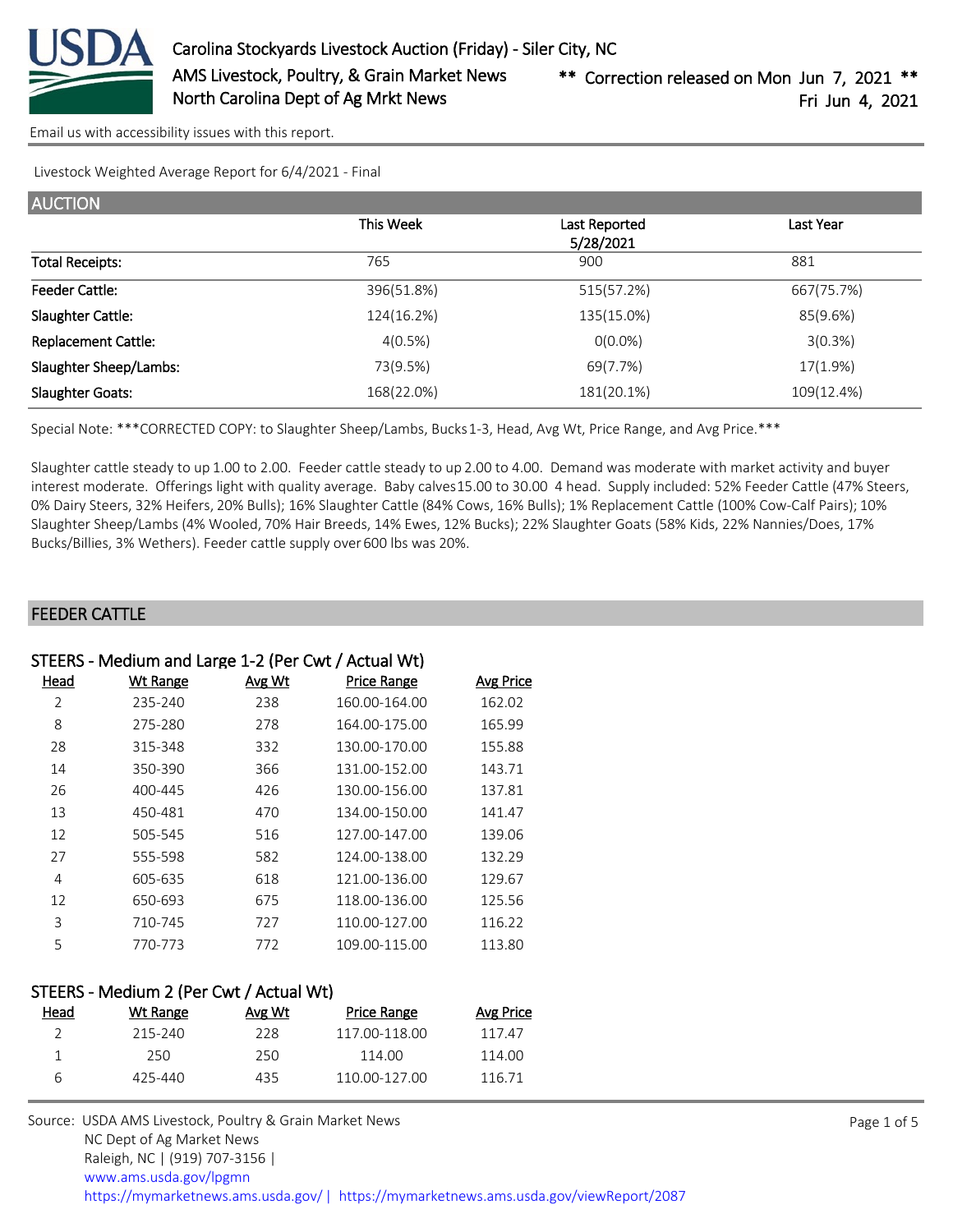

 570 570 110.00 110.00 STEERS - Medium 3 (Per Cwt / Actual Wt) Head Wt Range Avg Wt Price Range Avg Price 415 415 110.00 110.00 DAIRY STEERS - Large 3 (Per Cwt / Actual Wt) Head Wt Range Avg Wt Price Range Avg Price 550 550 69.00 69.00 HEIFERS - Medium and Large 1-2 (Per Cwt / Actual Wt) Head Wt Range Avg Wt Price Range Avg Price 210 210 138.00 138.00 250-280 265 139.00-144.00 141.64 315-340 328 131.00-146.00 144.05 352-398 384 126.00-142.00 134.62 410-440 425 120.00-138.00 127.33 450-495 476 124.00-136.00 130.07 515-545 528 118.00-128.00 122.75 555-595 572 105.00-124.00 120.31 600-640 619 108.00-122.00 117.23 655-698 683 100.00-123.00 113.92 725 725 90.00 90.00 835-845 840 94.00-96.00 94.99 955 955 104.00 104.00 HEIFERS - Medium 2 (Per Cwt / Actual Wt) Head Wt Range Avg Wt Price Range Avg Price 210 210 125.00 125.00 [Email us with accessibility issues with this report.](mailto:mars@ams.usda.gov?subject=508%20issue)

| 4             | 265-287 | 282 | 120.00-128.00 | 126.12 |
|---------------|---------|-----|---------------|--------|
| $\mathcal{P}$ | 300-325 | 313 | 111.00-120.00 | 115.68 |
| $\mathcal{P}$ | 375-390 | 383 | 117.00-118.00 | 117.49 |
| 1             | 435     | 435 | 118.00        | 118.00 |
| 3             | 455-465 | 460 | 115.00-118.00 | 115.99 |
| 1             | 515     | 515 | 108.00        | 108.00 |
| 1             | 565     | 565 | 108.00        | 108.00 |
|               | 645     | 645 | 94.00         | 94.00  |
|               |         |     |               |        |

#### HEIFERS - Medium 3 (Per Cwt / Actual Wt)

| <u>Head</u> | Wt Range | Avg Wt | Price Range   | Avg Price |
|-------------|----------|--------|---------------|-----------|
|             | 285.     | 285.   | 110.00        | 110 OO    |
|             | 455-480  | 468    | 105.00-108.00 | 106.46    |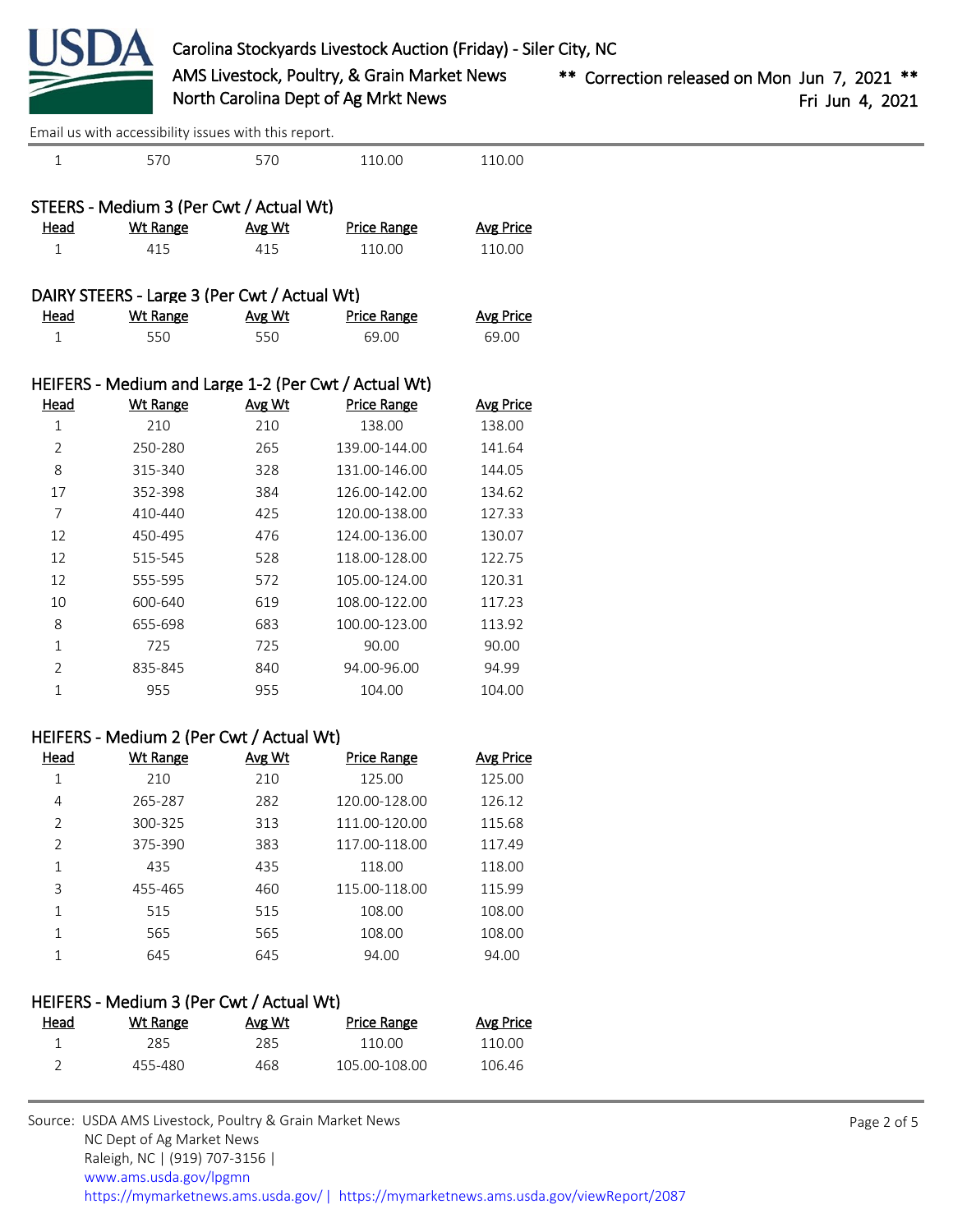

[Email us with accessibility issues with this report.](mailto:mars@ams.usda.gov?subject=508%20issue)

| BULLS - Medium and Large 1-2 (Per Cwt / Actual Wt) |          |               |                    |                  |  |  |
|----------------------------------------------------|----------|---------------|--------------------|------------------|--|--|
| Head                                               | Wt Range | <b>Avg Wt</b> | <b>Price Range</b> | <b>Avg Price</b> |  |  |
| 17                                                 | 450-490  | 467           | 125.00-139.00      | 131.39           |  |  |
| 12                                                 | 505-545  | 528           | 118.00-135.00      | 127.20           |  |  |
| 5                                                  | 550-595  | 578           | 116.00-126.00      | 119.01           |  |  |
| 16                                                 | 600-640  | 620           | 100.00-126.00      | 119.18           |  |  |
| 5                                                  | 650-695  | 668           | 104.00-121.00      | 112.57           |  |  |
| 3                                                  | 725-745  | 738           | 108.00-115.00      | 110.96           |  |  |
| 1                                                  | 835      | 835           | 90.00              | 90.00            |  |  |
|                                                    | 1010     | 1010          | 88.00              | 88.00            |  |  |
|                                                    |          |               |                    |                  |  |  |

### BULLS - Medium 2 (Per Cwt / Actual Wt)

| Head | Wt Range | Avg Wt | Price Range   | Avg Price |
|------|----------|--------|---------------|-----------|
|      | 495      | 495    | 122.00        | 122 OO    |
|      | 515-545  | 530    | 112.00-118.00 | 11346     |
|      | 570-595  | 582    | 111 00-114 00 | 112 98    |
|      |          |        |               |           |

# SLAUGHTER CATTLE

| COWS - Breaker 75-80% (Per Cwt / Actual Wt) |           |        |             |           |          |  |
|---------------------------------------------|-----------|--------|-------------|-----------|----------|--|
| Head                                        | Wt Range  | Avg Wt | Price Range | Avg Price | Dressing |  |
|                                             | 1525-1765 | 1598   | 60.00-71.00 | 66.14     | Average  |  |
|                                             | 1510      | 1510   | 58.00       | 58.00     | Low      |  |

# COWS - Boner 80-85% (Per Cwt / Actual Wt)

| Head | Wt Range | Avg Wt | Price Range | Avg Price | <b>Dressing</b> |
|------|----------|--------|-------------|-----------|-----------------|
| 37   | 870-1510 | 1119   | 60.00-70.00 | 66.14     | Average         |
| つフ   | 950-1820 | 1264   | 68.00-80.00 | 74.04     | High            |
|      | 930-1090 | 990    | 53.00-58.00 | 55.18     | LOW             |

# COWS - Lean 85-90% (Per Cwt / Actual Wt)

| <u>Head</u> | Wt Range | Avg Wt | Price Range | Avg Price | Dressing |
|-------------|----------|--------|-------------|-----------|----------|
|             | 740-900  | 816    | 52.00-58.00 | 54.87     | Average  |
|             | 730-830  | 787    | 41.00-50.00 | 44.05     | Low      |

| BULLS - 1-2 (Per Cwt / Actual Wt) |           |        |                    |           |                 |  |
|-----------------------------------|-----------|--------|--------------------|-----------|-----------------|--|
| Head                              | Wt Range  | Avg Wt | <b>Price Range</b> | Avg Price | <b>Dressing</b> |  |
| 10                                | 1220-2220 | 1634   | 88.00-98.00        | 93.79     | Average         |  |
| 6                                 | 1625-2045 | 1826   | 100.00-113.00      | 105.81    | High            |  |
|                                   | 1730      | 1730   | 70.00              | 70.00     | Low             |  |

#### REPLACEMENT CATTLE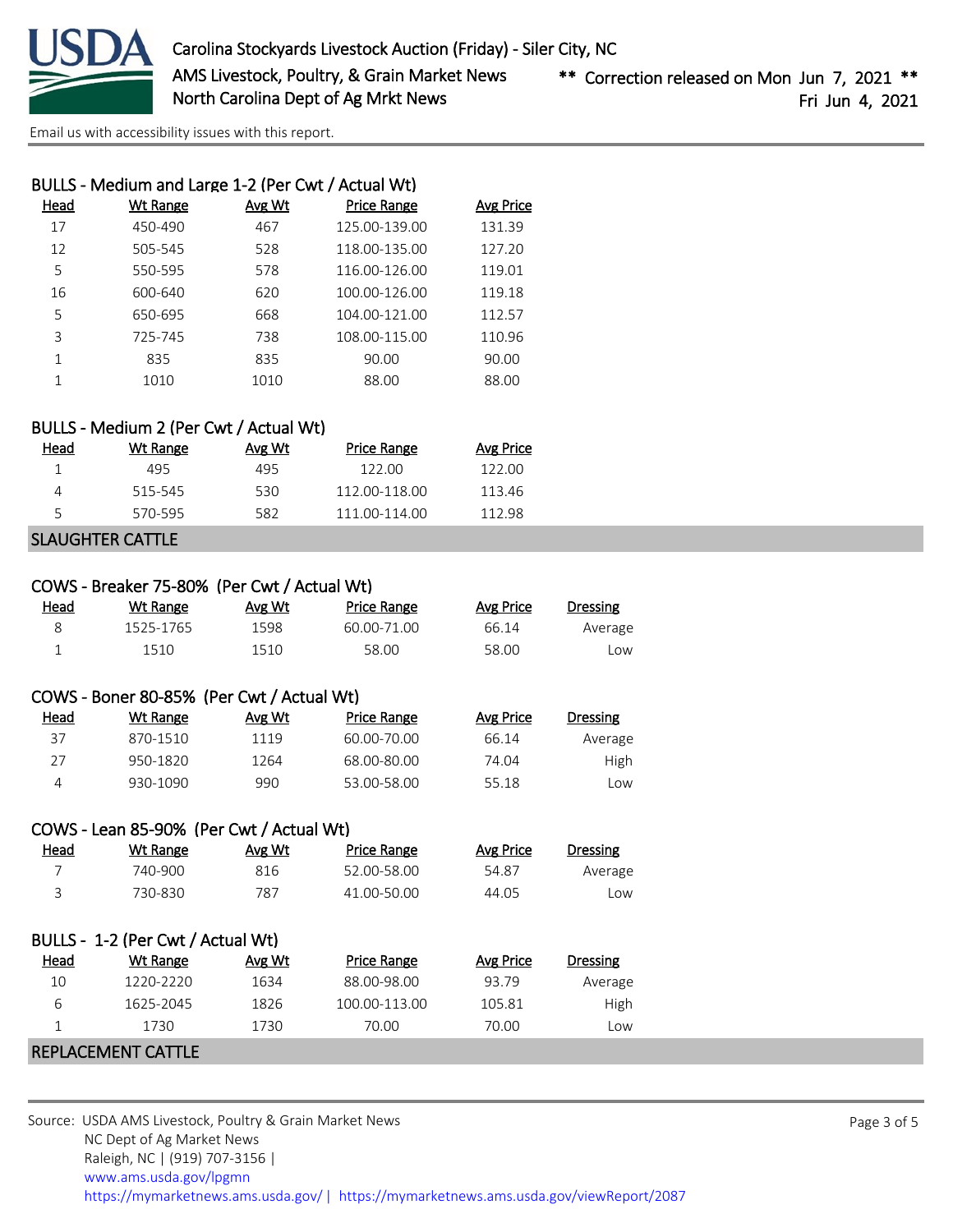

[Email us with accessibility issues with this report.](mailto:mars@ams.usda.gov?subject=508%20issue)

| COW-CALF PAIRS - Medium and Large 1-2 w/ <150 lbs calf (Per Family / Actual Wt) |       |      |          |        |                    |           |
|---------------------------------------------------------------------------------|-------|------|----------|--------|--------------------|-----------|
| Age                                                                             | Stage | Head | Wt Range | Avg Wt | <b>Price Range</b> | Avg Price |
| $2 - 8$                                                                         |       |      | 1250     | 1250   | 900.00             | 900.00    |
| >5                                                                              |       |      | 1200.    | 1200   | 725.00             | 725.00    |

# COW-CALF PAIRS - Medium and Large 1-2 w/ 150-300 lbs calf (Per Family / Actual Wt)

| Age | Stage | Head | Wt Range | Avg Wt | Price Range | <b>Avg Price</b> |
|-----|-------|------|----------|--------|-------------|------------------|
| 5-8 |       |      | :000     | 1000   | 840.00      | 840.00           |
|     |       |      | 250      | 1250   | 890.00      | 890.00           |

#### SLAUGHTER SHEEP/LAMBS

|      |          |        | WOOLED - Choice and Prime 1-3 (Per Head / Estimate Wt) |           |          |
|------|----------|--------|--------------------------------------------------------|-----------|----------|
| Head | Wt Range | Avg Wt | Price Range                                            | Avg Price | Dressing |
|      | 100-115  | 108    | 210.00-220.00                                          | 215.00    | Average  |

#### HAIR BREEDS - Choice and Prime 1-3 (Per Head / Estimate Wt)

| <u>Head</u>    | <b>Wt Range</b> | Avg Wt | <b>Price Range</b> | <b>Avg Price</b> | Dressing |
|----------------|-----------------|--------|--------------------|------------------|----------|
|                | 15              | 15     | 25.00              | 25.00            | Average  |
| 1              | 35              | 35     | 80.00              | 80.00            | Average  |
| 4              | $40 - 45$       | 41     | 65.00-90.00        | 78.75            | Average  |
| 2              | 50-55           | 53     | 90.00-135.00       | 112.50           | Average  |
| 10             | 60-65           | 63     | 95.00-145.00       | 116.50           | Average  |
| 3              | 70-75           | 72     | 120.00-130.00      | 125.00           | Average  |
| $\overline{4}$ | 80-85           | 83     | 160.00-185.00      | 168.75           | Average  |
| 15             | 100-115         | 107    | 200.00-230.00      | 218.00           | Average  |

#### EWES - Good 1-3 (Per Head / Estimate Wt)

| <u>Head</u> | Wt Range | Avg Wt | Price Range   | Avg Price | <b>Dressing</b> |
|-------------|----------|--------|---------------|-----------|-----------------|
|             | 95       | 95     | 120.00-150.00 | 135.00    | Average         |
|             | 100-120  | 109    | 140.00-170.00 | 154.17    | Average         |

|             | BUCKS - 1-3 (Per Head / Estimate Wt) |        |               |           |          |  |
|-------------|--------------------------------------|--------|---------------|-----------|----------|--|
| <u>Head</u> | Wt Range                             | Avg Wt | Price Range   | Avg Price | Dressing |  |
|             | 100-125                              | 116    | 155.00-240.00 | 181.43    | Average  |  |
|             | <b>SLAUGHTER GOATS</b>               |        |               |           |          |  |

#### KIDS - Selection 1 (Per Head / Estimate Wt)

| Head | Wt Range  | Avg Wt | <b>Price Range</b> | Avg Price | Dressing |
|------|-----------|--------|--------------------|-----------|----------|
|      | 15        | 15     | 35.00              | 35.00     | Average  |
| 5    | $20 - 25$ | 22     | 55.00-75.00        | 62.00     | Average  |
| 12   | $30 - 35$ | 32     | 45.00-95.00        | 71.67     | Average  |
| 10   | $40 - 45$ | 44     | 65.00-115.00       | 88.00     | Average  |
|      |           |        |                    |           |          |